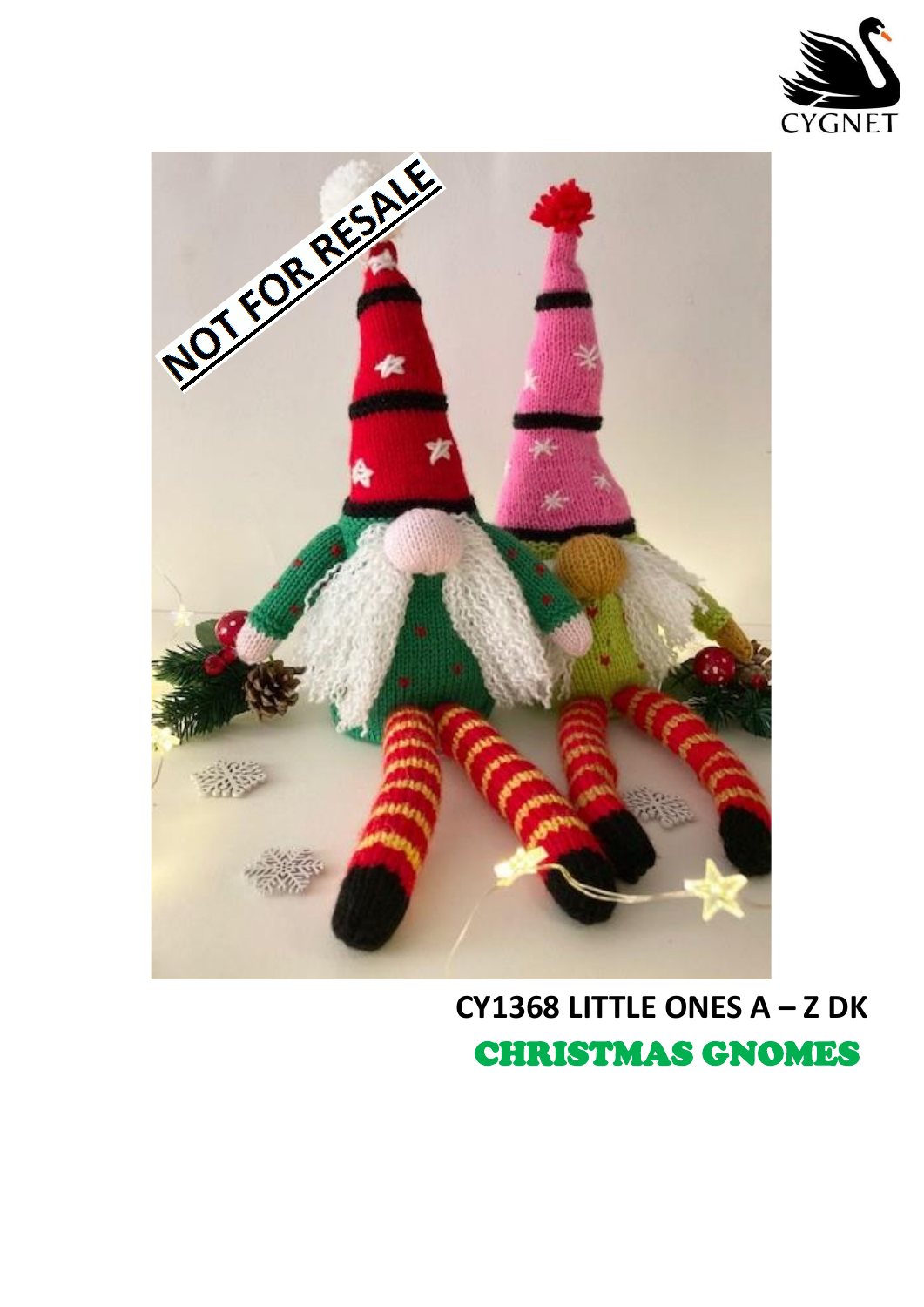### **Measurements**

### **Diameter 9cm (3 ½ in) Sitting height 30cm (12 in)**

## **Materials**

Cygnet Little Ones A - Z DK 1 x 25 g ball each of shades: Red 994, Yellow 996, Black 975, Apple 988, Shell 933 and White 999 Or alternative shades for the Bright Gnome Pear 967, New Barley 981 and Xtra Candy 970.

A pair of 3.25mm (UK 10) knitting needles. Stuffing. Cardboard for base

**Tension** 24 sts and 32 rows to 10cm, 4 in measured over stocking stitch on 3.25mm (UK 10) needle

# (G) 999 White **Abbreviations**

K – knit P – Purl st(s) – stitch(es) stst - stocking stitch 1 row K (rs) 1 row P (ws) tog – together rem – remaining

inc – increase rept – repeat tbl - through back of loops tog – together ssk – slip one, k1, pass slipped st over

m1 – pick up loop before next st and K into back of it

# LEGS (make 2 the same)

Starting at the top and using Red, cast on 15 sts and work in a stst stripe sequence of 4 rows Red and 2 rows Yellow or New Barley for 42 rows. Work 4 more rows in stst using Red. Break off both and 12 sts and the state of the State Change to Black for Hat and w yarns. Join in Black and work 6 and hept last 2 rows once mo rows in stst.

**Next row** [k1, k2tog] 5 times. **Next row** [P2tog] 5 times. Break yarn, thread through rem 5 sts and fasten off. Join leg seams, stuffing lightly as you sew up. Join top seam.

**BASE** Using Green shade cast on 8 sts and K one row.

**2nd row** inc in first st, P to last st, inc in last st.

**3rd row** inc in first st, K to last st, inc in last st. **4 sts inc'd.**

Rept last 2 rows twice more. 20 sts. Work 2 rows straight in stst. **10th row** inc in first st, P to last st, inc in last st. **22 sts** Work 11 rows straight in stst.

**22nd row** P2tog, P to last 2 sts, P2togtbl. 20 sts Work 2 rows straight in stst. **25th row** ssk, k to last 2 sts, k2tog.

**26th row** Purl. **27th row** ssk, k to last 2 sts, k2tog. 16 sts **28th row** P2tog, P to last 2 sts, P2togtbl. **29th row** ssk, k to last 2 sts, k2tog. 12 sts Rept last 2 rows once more. 8 sts **32nd row** Purl. Cast off. **Needles Tension Needles Tension** Sky Konst 25ts, R2tog.



**BODY** Using Green shade cast on 70 sts and work 6 rows in stst **7th row** K10 [ssk, k2tog, K19] twice ssk, k2tog, K10. 64 sts Work 9 rows in stst. **17th row** K9 [ssk, k2tog, K17] twice, ssk, k2tog, K9. 58 sts Work 9 rows in stst.

**27th row** K8 [ssk, k2tog, K15] twice, ssk, k2tog, K8. 52 sts Work 9 rows in stst. **37th row** K7 [ssk, k2tog, K13] twice, ssk, k2tog, K7. 46 sts **38th row** Purl. K4 rows. Change to Black for Hat and work 1st stripe. K4 rows. Join in Red or Xtra Candy and work 4 rows in stst stranding Black up edge of work. **1 st dec row** K6, [sl 1, k1, psso, k2tog, k11] twice, sl 1, k1, psso, k2tog, k6. 40 sts Work 5 rows straight in stst. **2 nd dec row** K5, [sl 1, k1, psso, k2tog, k9] twice, sl 1, k1, psso, k2tog, k5. 34 sts work 5 rows straight in stst. Using Black, K4 rows for 2<sup>nd</sup> stripe. Using Red or Xtra Candy work 4 rows straight in stst. **3 rd dec row** K4, [sl 1, k1, psso, k2tog, k7] twice, sl 1, k1, psso, k2tog, k4. 28 sts Work 5 rows straight in stst. **4 th dec row row** K3, [sl 1, k1, psso, k2tog, k5] twice, sl 1, k1, psso, k2tog, k3. 22 sts Work 5 rows straight in stst. Using Black, k4 rows for 3rd stripe. Break off Black.